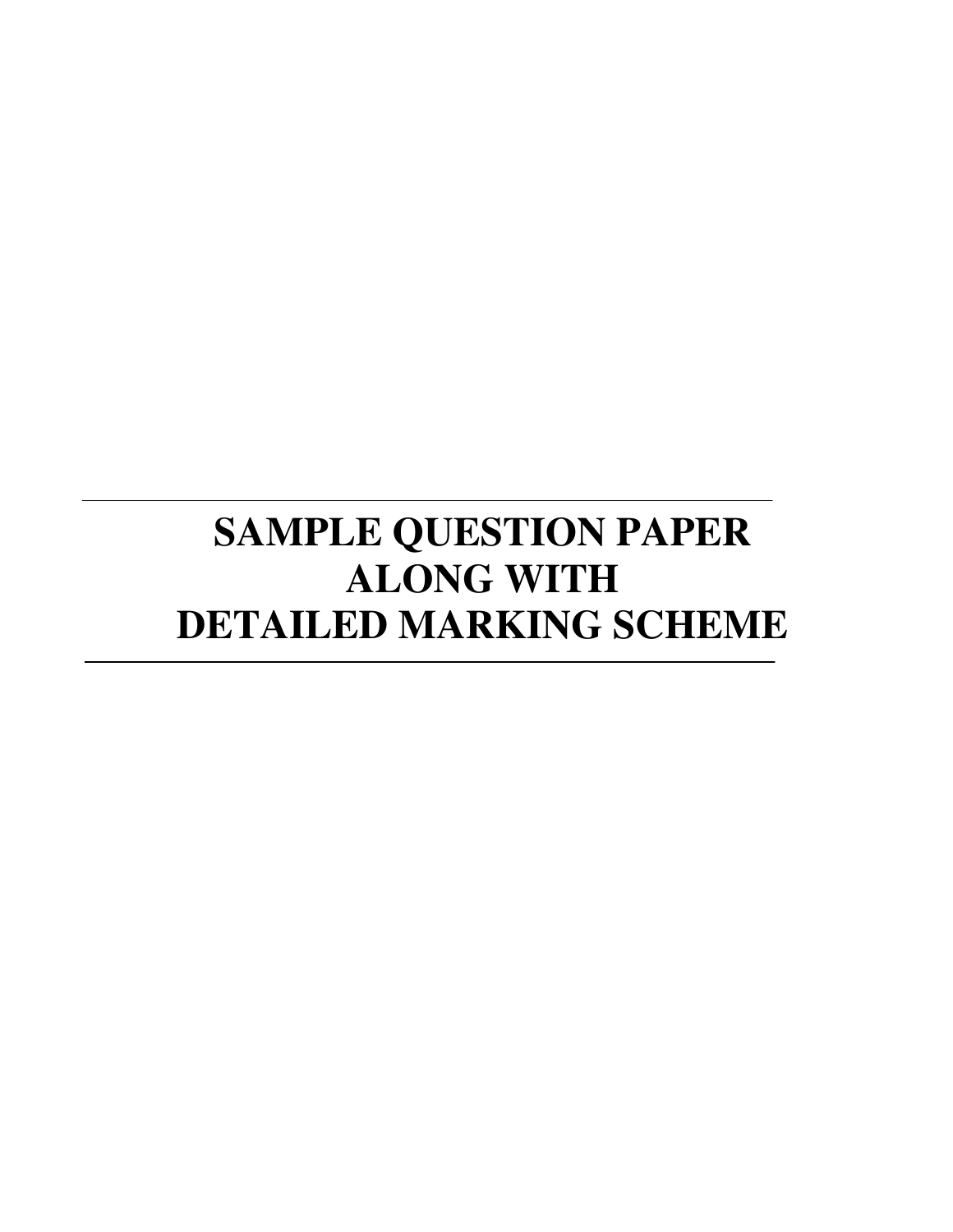# **SAMPLE QUESTION PAPER GEOGRAPHY (Theory)**

Time : Three Hours Maximum Marks : 80

General Instructions :

- (i) There are 21 questions in all.
- (ii) all question are compulsory.
- (iii) Marks for each question are indicated against it.
- (iv) Question numbers 1 and 2 are on filling outline maps of the world and India respectively. Each question contains 4 test-items of very short answers of 1 mark each.
- (v) Question number 3 to 8, 19 and 20 are short answer question. Answer to these questions should not exceed 60 words each.
- (vi) Question number 9 to 14 and 21 are also short answer question. Answer to these questions should not exceed 10 words.
- (vii) Question numbers 15 to 18 are long answer questions of 5 marks each. Answer of each of these questions should not exceed 140 words.
- (viii) Outline maps of the WORLD and INDIA provided to you must be attached with your answer books.
- (ix) Use of templates or stencils for drawing outline maps in illustrating your answer is allowed.
- (x) Answers of question number 19 to 21 should be given from any ONE of the OPTIONAL MODULES.
- Q.1 On the outline map of the world provided mark and label each of the following correctly.

 $(4 \times 1) = 4$ 

- (1.1) Andes range;
- (1.2) River Nile;
- (1.3) Plateau of Tibet;
- (1.4) Prairies
- Q.2 On the outline map of the India provided mark and label each of the following correctly.
- (2.1) Aravali Range
- (2.2) A leading cotton-textile center in Gujarat
- (2.3) The oldest atomic power station in India
- (2.4) A newly developed major port in Tamil Nadu  $(4 \times 1) = 4$
- Q.3 Name six factor which influence the climate of a place  $(6 \times \frac{1}{2}) = 3$
- Q.4 Name three major parallel ranges of the Himalayas and state the height of each.

 $(1\frac{1}{2} \times 1\frac{1}{2}) = 3$ 

Q.5 Why is earth considered a unique planet? Give three reasons in support of your answer.

 $(3 \times 1) = 3$ 

Q.6 Compare and contrast the latitudinal location and natural vegetation of the Tundra region with those of the Hot Desert region. (1  $\frac{1}{2} + 1\frac{1}{2} = 3$ )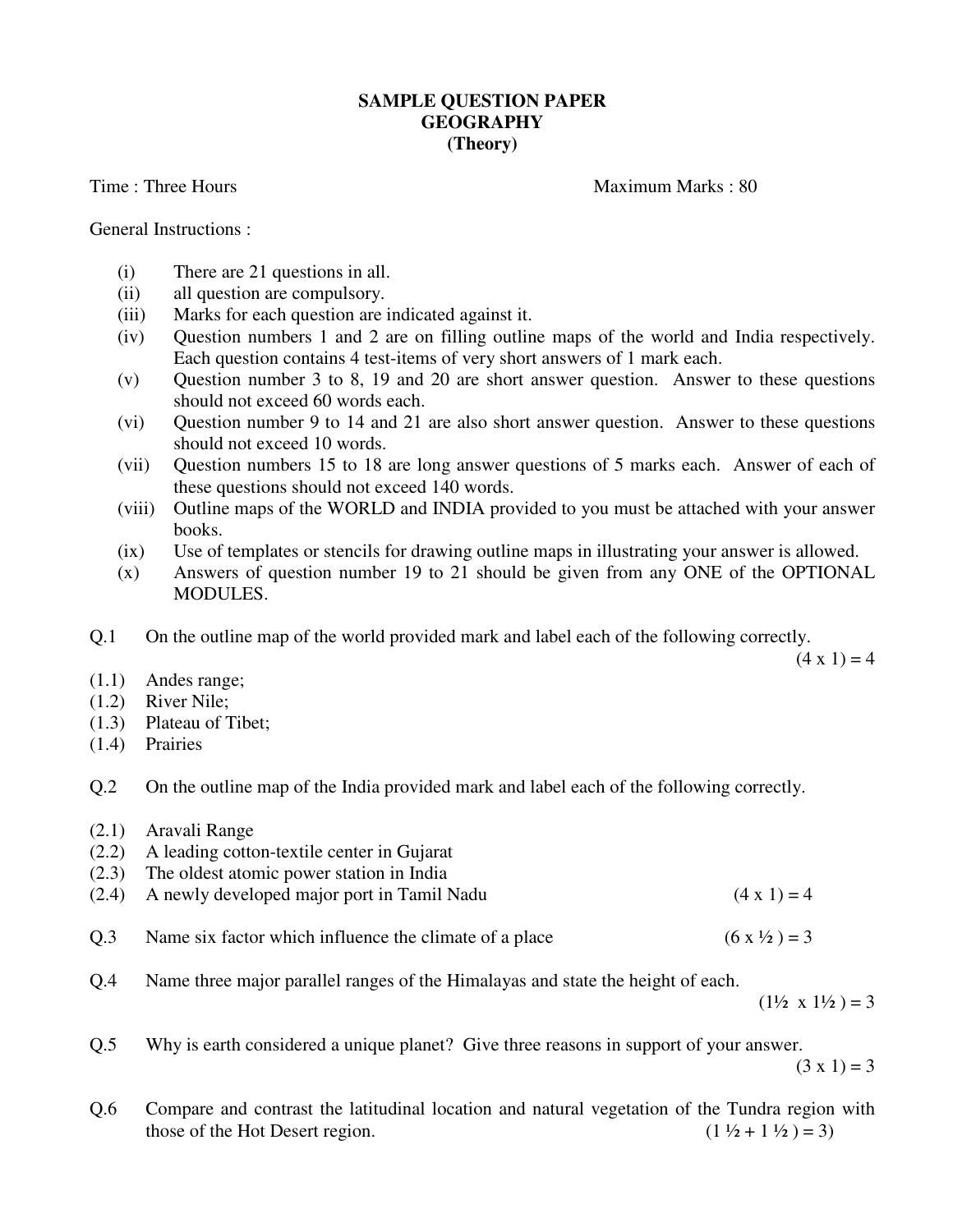- Q.7 How does land use change with time? Give three examples.  $(3x1)=3$
- Q.8 Explain three important physical factors responsibly for uneven distribution of population in India.  $(3x1)=3$
- $Q.9$  What are ocean currents? Name three factors which influence the ocean currents.  $(1+3)=4$
- Q.10 Describe briefly the important characteristics of the equatorial Lowlands region with reference to its location, climate, natural vegetation and animal life.  $(4x1)=4$
- Q.11 Name four types of soils found in Penninsular India. State four characteristics of the soil which is of volcanic origin.  $(2+2)=4$
- Q.12 Point out two differences between estuary and delta.  $(2+2)=4$
- Q.13 Explain with two supporting facts how each of the following factors influences the climate of India :
	- (a) Location and latitudinal extent;
	- (b) Northern mountains;
	- (c) Distance from the sea;
	- (d) Wind direction  $(4x1)=4$
- Q.14. Give two reasons for each of the following :
- (14.1) The hilly and mountainous terrain provide unfavourabel conditions for laying railway line.
- $(14.2)$  Road transport is flexible, reliable and quick.  $(2+2)=4$
- Q.15 Name the four types of mountains based on their mode of formation, and also describe briefly any three economic benefits of mountains.  $(2+3)=5$
- Q.16 Describe briefly five major characteristic of traditional Agriculture in India.  $(5x1)=5$
- Q.17 Distinguish between land breeze and sea breeze. Give five distinctive features of each. $(5x1)=5$
- Q.18 Study the table given below carefully and answer the following question :

| <b>Annual Birth rates, Death rates and Natural growth rates</b> |                 |          |                                                                   |          |  |  |
|-----------------------------------------------------------------|-----------------|----------|-------------------------------------------------------------------|----------|--|--|
| Decade                                                          |                 |          | Birth Rate Per   Death Rate Per   Natural Growth   Natural Growth |          |  |  |
|                                                                 | <b>Thousand</b> | Thousand | Thousand   Per<br>Per                                             | Thousand |  |  |
|                                                                 | (00/00)         | (00/00)  | (00/00)                                                           | $(\%)$   |  |  |
| 1901-11                                                         | 49.2            | 42.6     | 6.6                                                               | 0.6      |  |  |
| 1911-21                                                         | 48.1            | 47.2     | 0.9                                                               | 0.09     |  |  |
| 1921-31                                                         | 46.4            | 36.3     | 10.1                                                              | 1.01     |  |  |
| 1931-41                                                         | 45.2            | 31.2     | 14.0                                                              | 1.4      |  |  |
| 1941-51                                                         | 39.9            | 27.4     | 12.5                                                              | 1.25     |  |  |
| 1951-61                                                         | 41.7            | 22.8     | 18.9                                                              | 1.89     |  |  |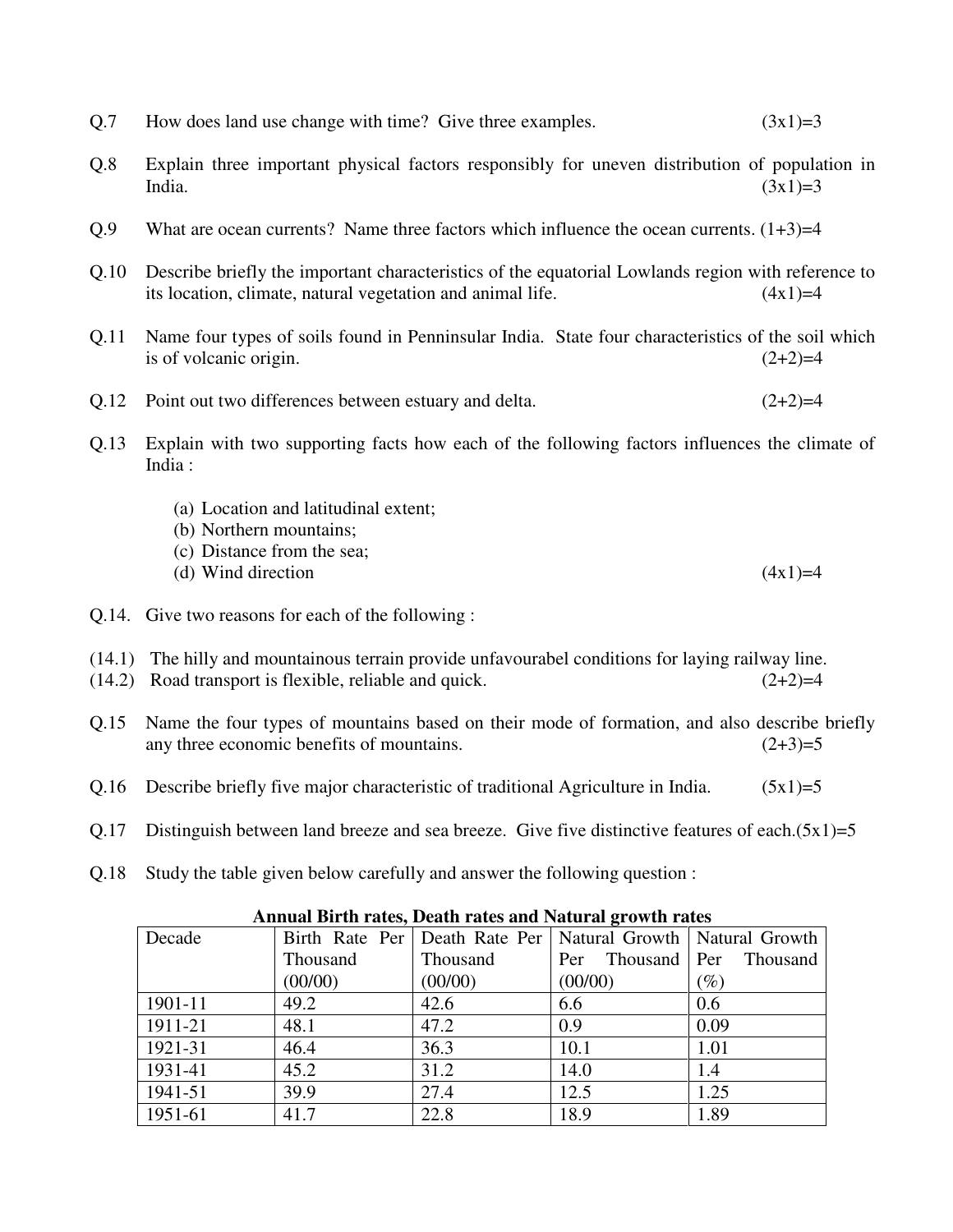| 1961-71 | 41.2 | 19.0     | ററ റ<br>44.4 | $\Omega$ |
|---------|------|----------|--------------|----------|
| 1971-81 | 37.2 | 15.0     | ററ റ<br>44.4 | റ ററ     |
| 1981-91 | 32.7 | 117<br>. | 21.0         | 2. l     |
| 1995    | 28.3 | 9.0      | 19.0         | 1.9      |

- (18.1) In which decade was the death rate at its highest?
- (18.2) What was its impact on the natural growth rate of population?
- (18.3) Compare the trends in birth rate and death rate between 1921 and 1995, and find out by how many points each of the two have fall respectively.
- (18.4) What conclusion do you draw from these two figures about relative pace with which each one of them has been falling?
- (18.5) Of the two-birth rate-death rate which one needs to be brought down more speedily than the other to stabilize our population in near future.  $(1x5)=5$

# **Optional Modules**

#### **(Attempt the Questions from any one module)**

## **TEACHING OF GEOGRAPHY AT PRIMARY LEVEL**

- Q.19. Explain how days, months and years are caused by three different natural cyclic phenomena. 3
- Q.20. Critically examine how : "The march from the crude barter system to the modern international trade is nothing bout story of transport, communication and money of currencies."  $(3x1)=3$
- Q.21 State how geography as a subject has been perceived over years in four different ways. 4

# **OR GEOGRAPHY OF TOURISM IN INDIA**

- Q.19 Suggest three reason explaining tourism as a cluster of industries instead of any single industry. 3
- Q.20 A rapid development of large scale mass tourism brings us the much needed foreign exchange. Analyse with the help of three need to change it into a slow or area selective tourism. 3
- Q.21 What are the four major steps proposed for further and better development of tourism in Himachal Pradesh? 4

# **OR FIELD WORK IN GEOGRAPHY**

- Q.19. For which one reason the test of a hypothesis about a problem is necessary and for which two reason a pre-tested hypothesis may need to be changed?  $(1+2)=3$
- Q.20 Analyse giving three examples, how a random sampling may have to be changed into a stratified random sampling in a different situation?  $(3x1)=3$
- Q.21 State four major basis for classification of field date giving one example in each case.  $(2+2)=4$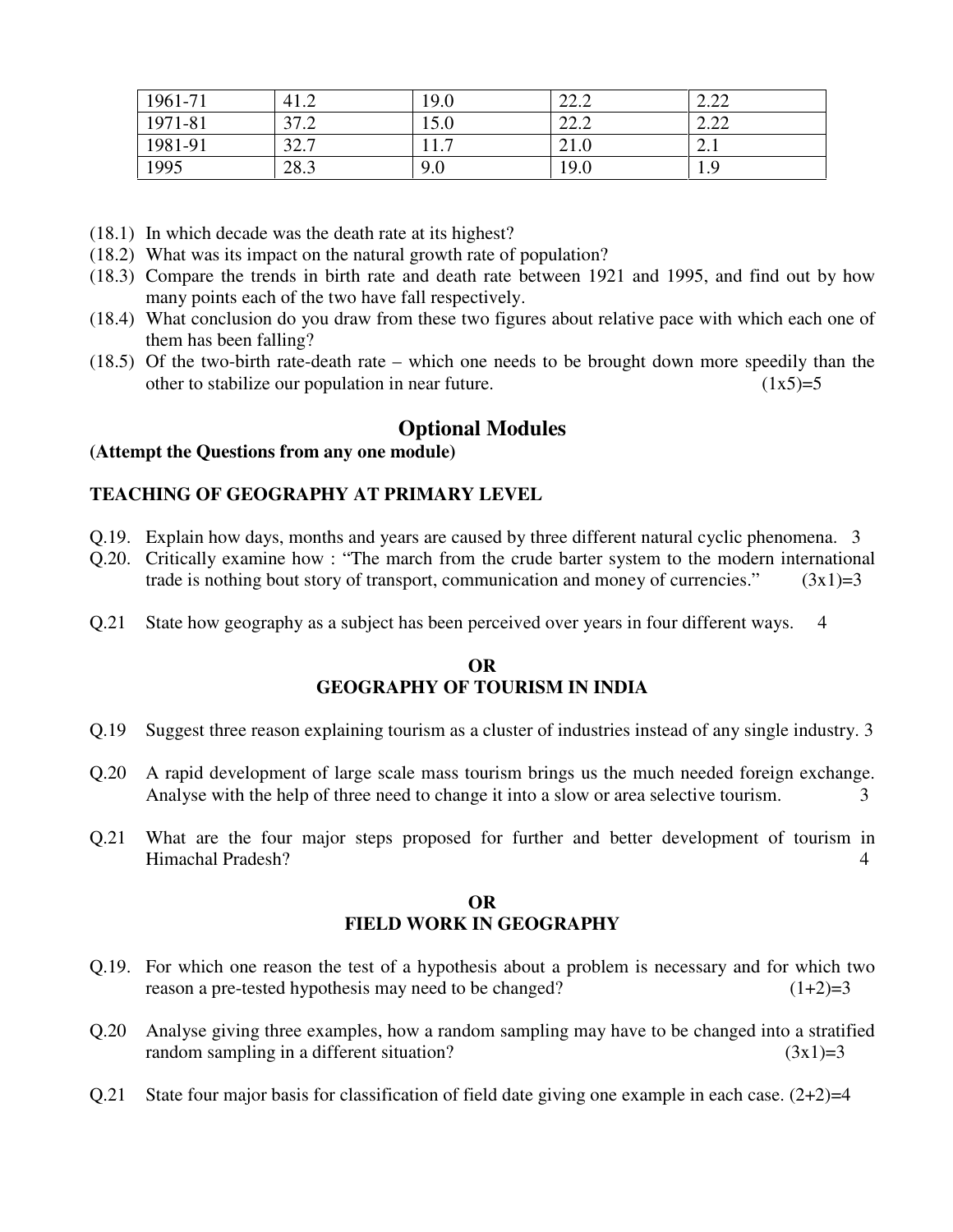## **DETAILED MARKING SCHEME**

| Q <sub>1</sub>  |                                     | Half mark for each correct location and half mark for each correct labelling.<br>(for answers refer attach map of the World map) | $(4x1)=4$ |  |
|-----------------|-------------------------------------|----------------------------------------------------------------------------------------------------------------------------------|-----------|--|
| Q <sub>.2</sub> |                                     | Half mark for each correct location and half mark for each correct labelling.<br>(for answer refer attached map of India)        | $(4x1)=4$ |  |
| Q.3             | (i)<br>(ii)<br>(iii)<br>(iv)<br>(v) | Latitude<br>Altitude<br>Continentality/distance from sea,<br>Prevailing winds<br>Ocean currents                                  |           |  |

- (vi) The direction of mountain
- (vii) Slopes/aspect
- (viii) Vegetative cover

(Any six points 6 x  $\frac{1}{2}$  mark each) = 3

- Q.4 1. Himadri :- Height above sea/level about 6000 metres.
	- 2. Himachal :- Height varies from 1000 to 4500 metres.
	- 3. Siwalik :- Average height 600 metres above sea.
- Q.5 1. Ideal/optimum distance from the sun, so that the earth is neither too hot (like Mercury) nor too cold (like Pluto).
	- 2. The existence of three realms (viz. the lithosphere, the atmosphere and the hydrosphere) the only planet in our solar system to possess all three realms.
	- 3. The right mixture of gases in the Earth's atmosphere, with life sustaining Oxygen.
	- 4. presence of Ozone layer in our atmosphere protects us from ultra violet radiation.
	- 5. rich variety of plants (5 lakh species) and animals (14 lakh species)

(Any three points  $x \neq 1$  mark each)=3

| Q.6<br>1. | <b>Tundra Region</b><br>Location – Situated north of the coniferous<br>forest belt in North-America and<br>Eurasia | <b>Hot Desert Region</b><br>Situated between $20^{\circ}$ to $30^{\circ}$ latitudes<br>in both N and S. hemispheres, on the<br>western margins of land-masses |
|-----------|--------------------------------------------------------------------------------------------------------------------|---------------------------------------------------------------------------------------------------------------------------------------------------------------|
| 2.        | Natural-Mosses and lichens/short<br>Vegetation grasses/smaller flowering<br>Plants                                 | Vast areas without vegetation cover/<br>some Xerophytic plants such as<br>Cactus/thorny bushes/Date Palms                                                     |
|           | (Any one point) = $(1\frac{1}{2}$ mark)                                                                            | (Any one point) = $(1 \frac{1}{2}$ mark)<br>$(1 \frac{1}{2} \times 1 \frac{1}{2})=3$                                                                          |

## Q.7 Examples :-

- (i) increasing population pressure of the land.
- (ii) Changes in cropping system.
- (iii) Technological development.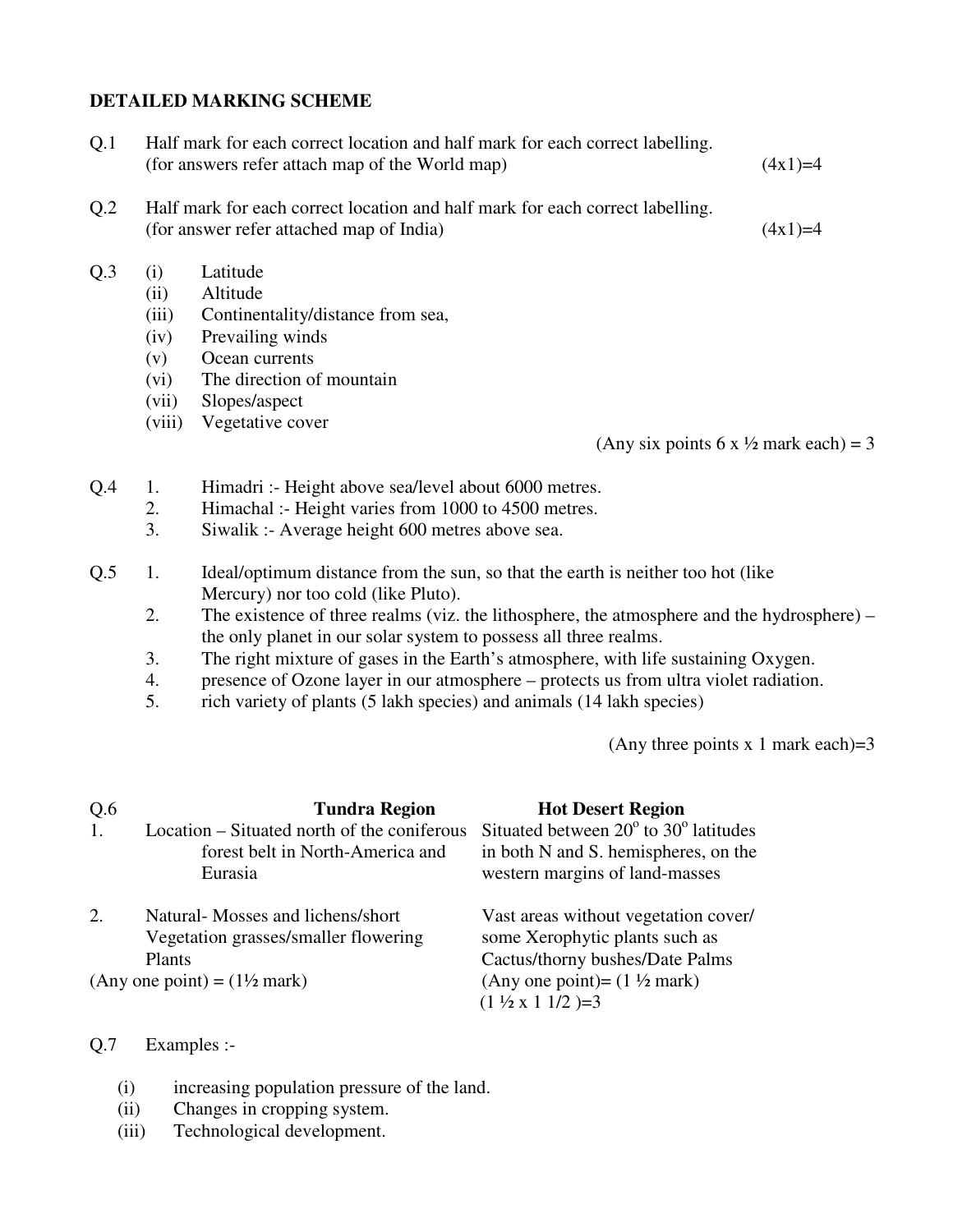|     |                      | (1 mark for each point)                                                                                                                                         | $(3x1)=3$     |
|-----|----------------------|-----------------------------------------------------------------------------------------------------------------------------------------------------------------|---------------|
| Q.8 | (i)<br>(ii)<br>(iii) | Relief, land forms and Terrain (Any one)<br>Climate and Natural Vegetation (Any one)<br>Soils or availability of minerals (Any one)<br>Or availability of water | 1             |
|     |                      |                                                                                                                                                                 | $(1+1+1)=3$   |
| Q.9 | (a)                  | The Ocean currents are horizontal flow of a mass of water in a fairly defined<br>direction over great distances.                                                | $(1$ mark $)$ |
|     | (b)                  | Factors :<br>Difference in density<br>(1)                                                                                                                       |               |

- (i) Difference in density
- (ii) Earth's rotation
- (iii) Planetary winds (3x1 mark each)=3 marks  $(1+3)=4$

# Q.10 (a) **Location** :- Between  $5^{\circ}$  N and  $5^{\circ}$  S latitudes/Amazon Basin in S. America/Zaire basin in Africa/Malaysia and Indonesia in Asia.

#### (Any 2 pts.  $x \frac{1}{2}$  mark each)=(1 mark)

(b) **Climate** :- Hot and Humid throughout the year/Annual range of temperature very low/Heavy annual rainfall/Daily rainfall, convectional in nature.

(Any 2 pts. x  $\frac{1}{2}$  mark each) = (1 mark)

(c) **Natural** Dense evergreen forests/Tall trees with canopy of foliage/climbing **Vegetation** :- plants like lianas and creepers/numerous parasitic plants/ground covered with decayed vegetation/Dense undergrowth.

(Any 2 pts. x  $\frac{1}{2}$  mark each) = (1 mark)

(d) **Animal life** :- Monkeys and other animals living on tree tops/Alligators/Turtles/other animals live-in in water bodies/Large variety of birds/insects.

(Any 2 pts. x  $\frac{1}{2}$  mark each) = (1 mark)

- Q.11 (a) 1. Red soil
	- 2. Black soil
	- 3. Alluvial soil
	- 4. Laterite soil

 $(4 \times \frac{1}{2}$  mark for each) =  $(2 \text{ marks})$ 

## (b) Black cotton soil - Fine clay

- Black in colour
- Basaltic base
- 
- Moisture retentive
- Poor in organic matter

(Any 4 pts. ½ mark each, 2 mark)  $(2+2) = 4$ 

# Q.12 **Estuary Delta**

- 
- 
- 1. It is a funnel-shaped mouth of 1. It is a triangular tract of land at the a single river, where tides flow mouth of the river traversed by its,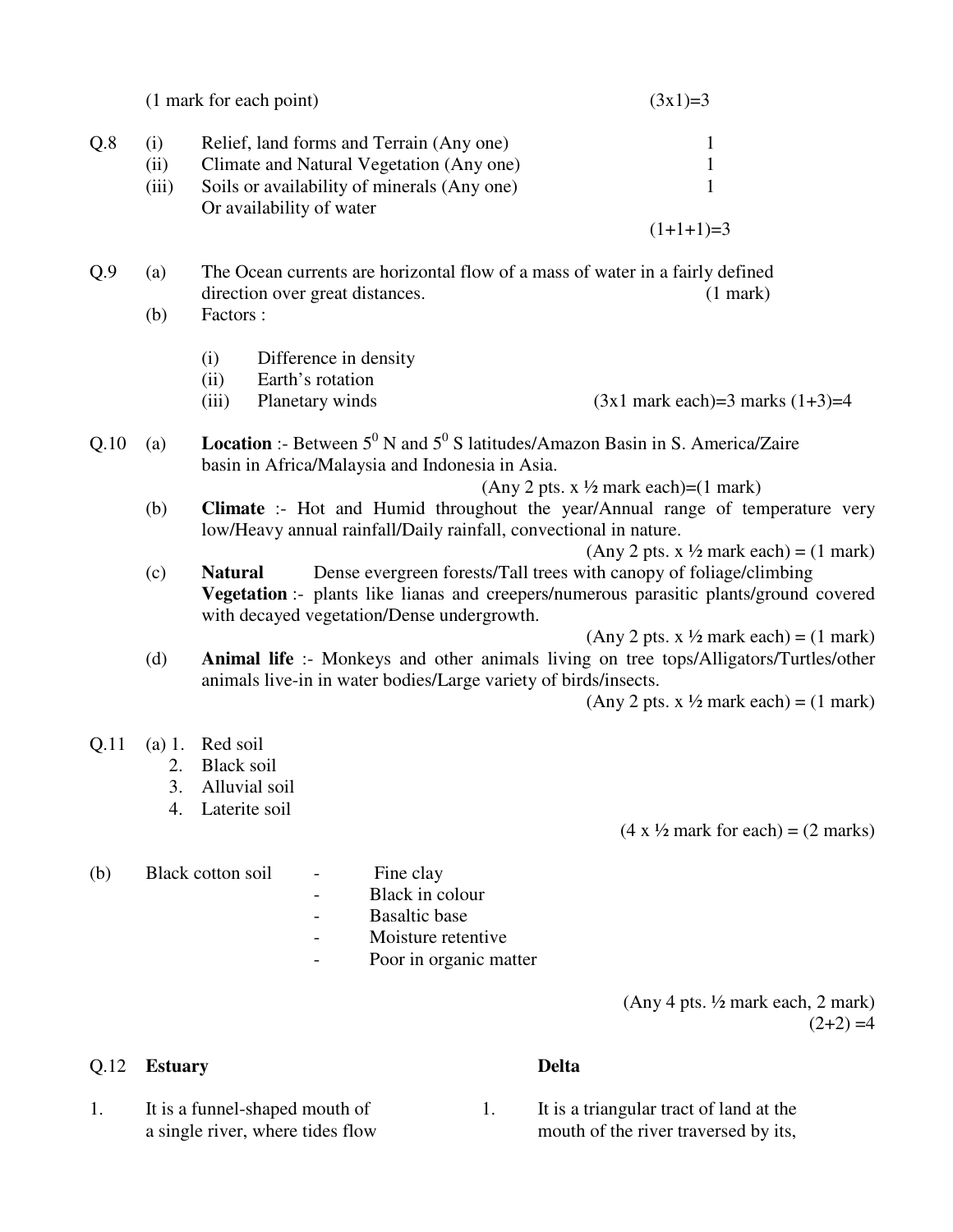- rising of sea level.
- of ports as silting does not occur. due to heavy silting.
- Q.13 (a) Location and latitudinal Extent :
	- India between  $6^0$  N to  $37^0$  N Latitude. Tropic of cancer passing through in the middle of the country.
	- Southern parts nearer equator with high temperature throughout the year / Northern parts in warm temperature with low temperature in winter.
	- Water bodies surrounding peninsular part giving rise to moderate climatic conditions along coastal area.

(Any 2 facts x  $\frac{1}{2}$  mark each) = (1 mark)

- (b) The Northern Mountain Regions :
	- Northern Mountain ranges protect India from the cold and dry winds of Central Asia during winter.
	- They prevent rain bearing SW Monsoon winds to cross over them.
	- Therefore, they act as climatic divide between India sub-continent and central Asia.

(Any 2 facts x  $\frac{1}{2}$  mark each) – (1 mark)

## (c) Distance from the sea :

- Coastal regions enjoy equable climate.
- Regions far away from the sea have extreme climate.
- Range of temperature increases away from the sea.

(Any 2 facts x  $\frac{1}{2}$  mark each) – (1 mark)

- (d) Wind Direction :
	- In winter winds are off-shore or north-east in direction causing dry weather.
	- In summer winds are on-shore or south-west in direction.

(Any 2 facts x  $\frac{1}{2}$  mark each) = (1 mark)  $(1+1+1+1) = (4 marks)$ 

# Q.14 (1) Rugged topography/thick forest cover/heavy rainfall/low level of economy/and sparse population lead to unfavorable conditions for the development of rail transport.

(Any 2 facts x 1 mark each)= $(2 \text{ mark})$  $(2+2)=4$ 

(2) Roads can negotiate higher gradient of slopes/construction of roads comparatively easy and inexpensive/suitable for short distance/and suitable for carrying perishable goods like milk fruits and vegetables/provide door-to-door service/Routes and stops flexible.

in and out several distributaries.

- 2. It is formed by the drawing of 2. It is formed by the deposition of the lower part of the river as a result of alluvium at the river mouth.
- 3. Suitable site for the establishment 3. Not suitable for establishment of ports
	- (Any 2 pts x 1 mark each) =  $(2 \text{ marks}) (2+2)=4$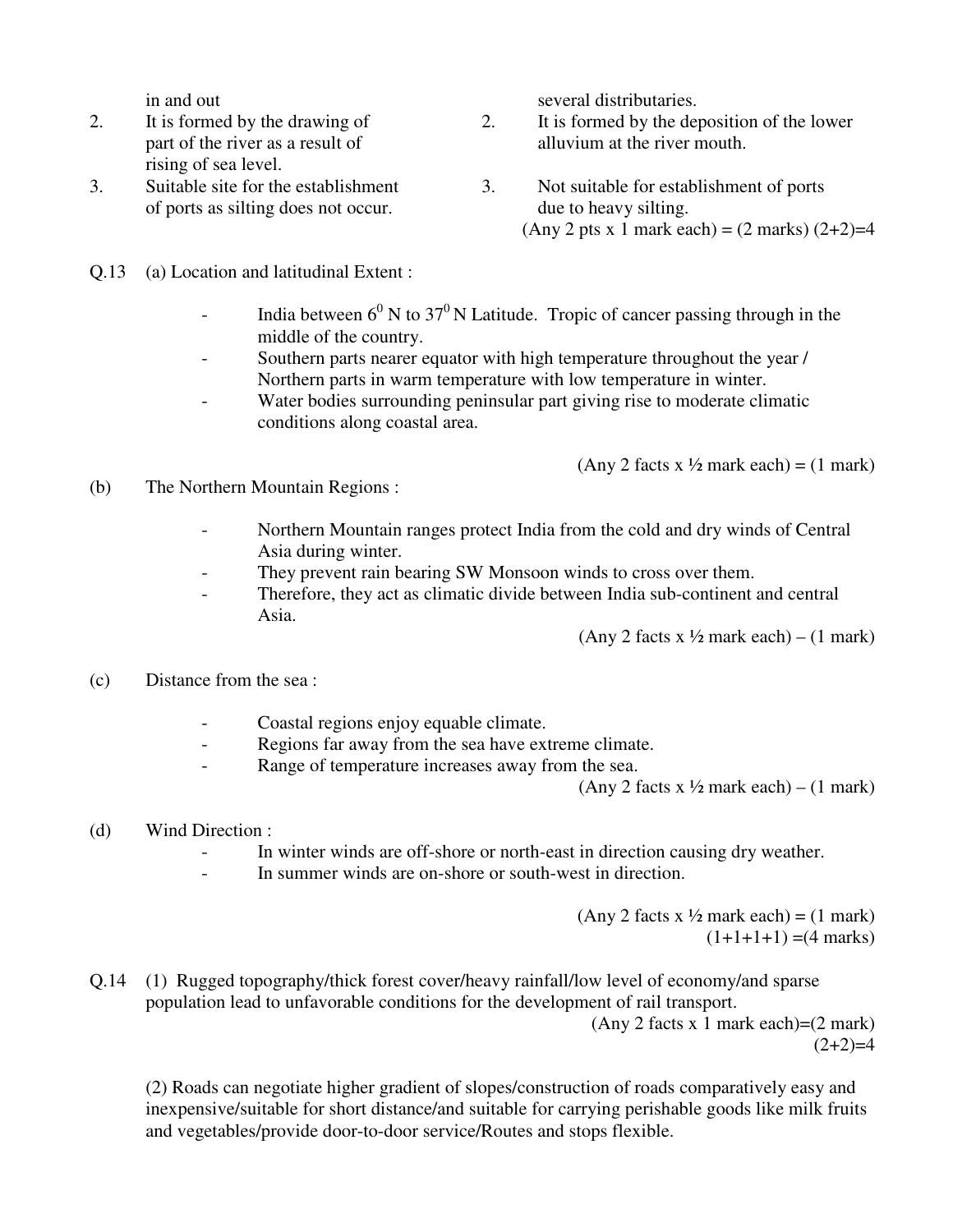(Any 2 facts x 1 mark each)=(2 mark)

#### Q.15 (a) Types of Mountain :

- (i) Fold mountain
- (ii) Block mountain
- (iii) Volcanic mountain
- (iv) Residual mountain  $(4 \times \frac{1}{2} \text{ mark each}) = 2 \text{ marks}$

(b) Economic Benfits :

Storehouse of resources/Generation of hydroelectricity/Abundant source of water/Formation of fertile plains/Natural political frontiers/Effect on climate/Tourist centres

(Description of any 3 points x 1 mark each) =  $3$  marks

- Q.16 (1) Low Per Capita Availability of Land :
	- Per Capita land in India is 0.29 hectares which is lower than the world aver of 0.36 hectare; it is an indicator of high pressure of population on land.
	- (2) Dominance of foodgrains :
		- Cultivable land under food grain more than development of plantation and commercial agriculture.
	- (3) High Dependence of Nature :
		- dependence on rainfall
		- meagre irrigation facilities.
	- (4) Low Yield :
		- use of poor quality of seeds and old method of farming
	- (5) Low level of Mechanization:
		- use of machines in less due to small size of farms
		- the agriculture to labour intensive
	- (6) Emphasis on subsistence farming

(Any 5 points x 1 mark each)= $5$ 

| Q.17 |                          | <b>Land Breeze</b>                                               |        | <b>Sea Breeze</b>    |                                          |                     |
|------|--------------------------|------------------------------------------------------------------|--------|----------------------|------------------------------------------|---------------------|
|      |                          | Blow from land toward the sea                                    |        |                      | - Blow from the sea towards the land     |                     |
|      |                          | These blow during night                                          |        |                      | - These blow during the day              |                     |
|      | Ξ.                       | Caused by high pressure developing on                            |        |                      | - Caused by low pressure developing over |                     |
|      |                          | land during night (due to terrestrial radiation)                 |        | land during day time |                                          |                     |
|      | $\overline{\phantom{0}}$ | Do not bring moderating influence to<br>coastal areas            | area   |                      | - Bring moderating influence to coastal  |                     |
|      |                          | Tends to reduce humidity                                         | -Tends | to                   | increase                                 | humidity.           |
|      |                          |                                                                  |        |                      |                                          | $(5x1$ mark each)=5 |
| Q.18 | $\left( 1 \right)$       | 1911-1921                                                        |        |                      |                                          | 1 mark              |
|      | (ii)                     | Very low/lowest National Growth rate                             |        |                      |                                          | 1 mark              |
|      | (iii)                    | Birth Rate $48.1 - 28.3 - 19.8$                                  |        |                      |                                          | 1 mark              |
|      |                          | Death Rate $47.5 - 9.0 = 38.2$                                   |        |                      |                                          |                     |
|      | (iv)                     | The death rate has been falling more rapidly than the birth rate |        |                      |                                          | 1 mark              |

(v) Birth Rate 1 mark

 $(1+1+1+1+1)=5$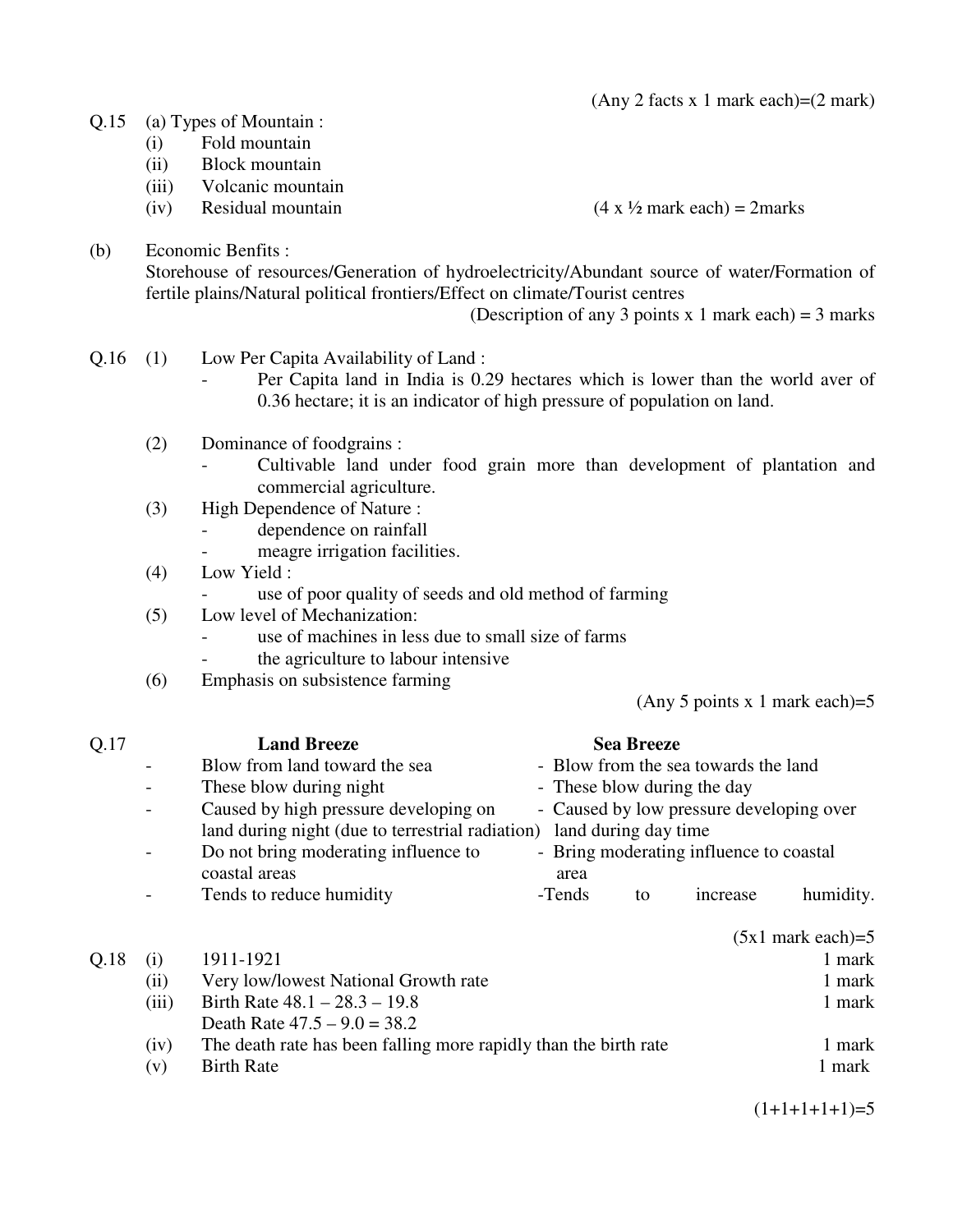# **OPTIONAL MODULES**  TEACHING OF GEOGRAPHY AT PRIMARY LEVEL

| Q.19 | (i)   | Rotation of Earth about its axis – day and night               | 1 mark |               |
|------|-------|----------------------------------------------------------------|--------|---------------|
|      | (i)   | Revolution of Moon round the Earth $=$ Month                   | 1 mark |               |
|      | (iii) | Revolution of the Earth round the Sun $=$ Year                 | 1 mark |               |
|      |       |                                                                |        | $(1+1+1) = 3$ |
| Q.20 | (i)   | Impact of steady growth in the means of transport              | 1 mark |               |
|      | (11)  | Rapid growth of communication                                  | 1 mark |               |
|      | (iii) | Impact of emergence of money metal and paper currencies 1 mark |        |               |
|      |       |                                                                |        | $(1+1+1) = 3$ |
| Q.21 | (i)   | Geo-graphy – description of the earth' surface                 | 1 mark |               |
|      | (ii)  | Science of location and distribution                           | 1 mark |               |
|      | (iii) | Defining regional identity/personality                         | 1 mark |               |
|      | (iv)  | Interplay between man and environment                          | 1 mark |               |
|      |       |                                                                |        | $(1+1+1) = 3$ |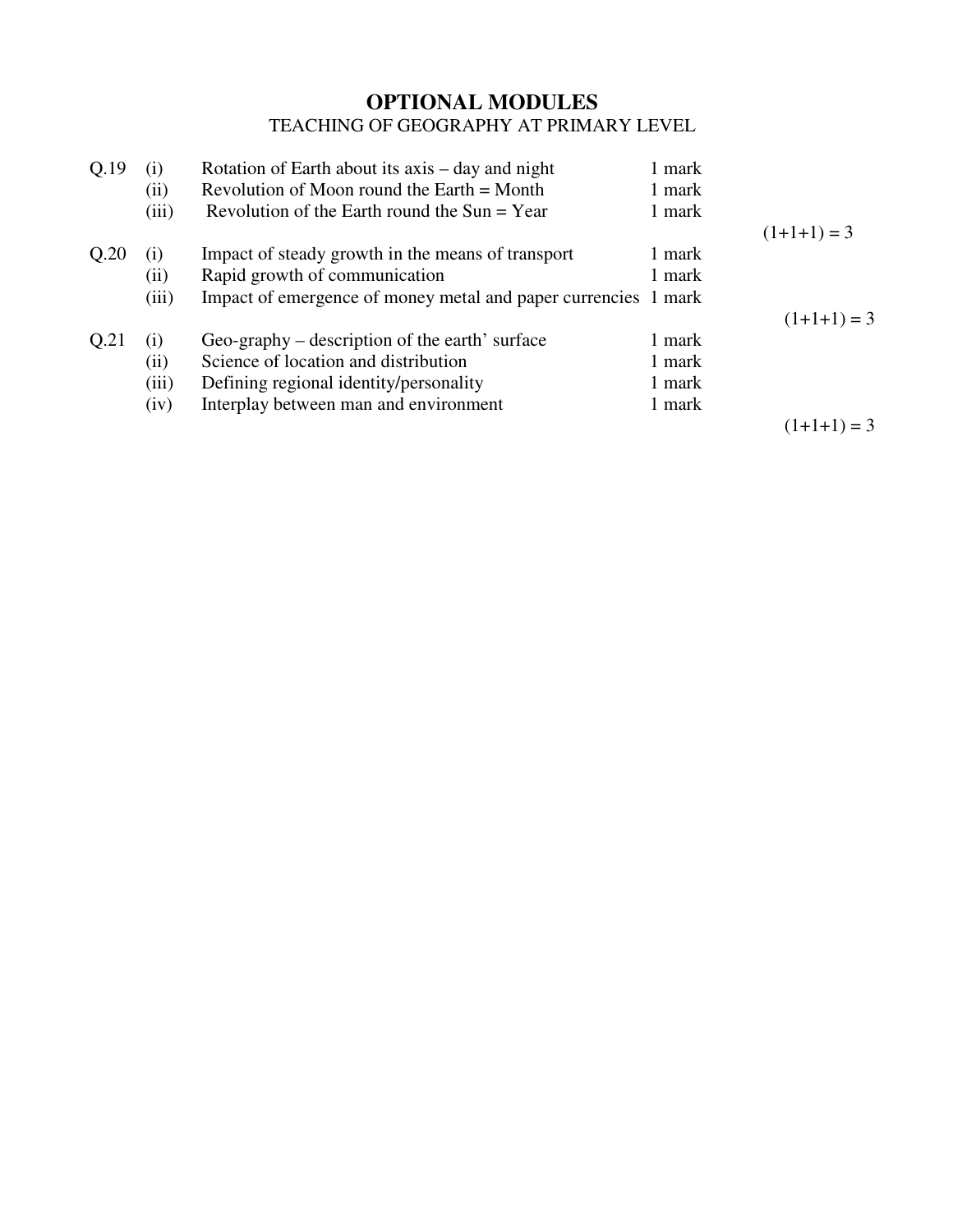## **OR GEOGRAPHY OF TOURISM IN INDIA**

- Q.19 (i) Tourism industry directly provides hospitality services through workers employed in hotels, restaurants, transport services for tourists and in gift shops at tourist spots. 1 mark
	- (ii) It guides visits to old monuments called now-a-days as heritage industry. 1 mark
	- (iii) Indirectly additional services by laundries, medical stores, crafts, photographic and sports dealers, food processors, and cinema entertainers etc. also provide jobs to tourism industrial workers. All these service industries are scattered forming widespread clusters.

1 mark

 $(1+1+1)=3$ 

Q.20. (i) Developing mass tourism rapidly anywhere and everywhere increases the pressure on local resources and social amenities – the damage may reach a stage beyond repair.

1 mark

(ii) Slow and area selective approach is an alternate strategy to see that the numbers of increasing tourists do not exceed the carrying capacity of a resort at a point of time.

1 mark

(iii) This planned strategy protects our cultural heritage and lifestyle of the youth from any harm. It will also halt the encroachments on ancient monuments, natural scenery, wild life and age-old traditions. The same state of the same state of the same state of the same state of the same state of the same state of the same state of the same state of the same state of the same state of the same state of

 $(1+1+1)=3$ 

- Q.21 Himachal Pradesh proposes to :
	- (i) Divert the great rush of tourists by developing new hill resorts other than Shimla, Manali and Dalhousie at accessible sites.
	- (ii) Northern half of the state in inner section of the Himalaya remains almost untouched by tourism at present. To start with three places in Kinnaur Distt. Along Hindustan-Tibet road are approved for attracting tourists in this part. 1 mark
	- (iii) Organisation of inter-state package tours with J&K in the west for touring Laddak', Zanskor, Vaishno Devi in north and the west and with U.P. for touring Dehradun-Mussourie in the west. 1 mark
	- (iv) Maintenance of neglected trekking routes from outer to inner ranges for encouraging adventure tourism. 1 mark

 $(1+1+1+1)=4$ 

#### **OR FIELD WORK IN GEOGRAPHY**

- Q. 19 (i) Testing of an hypothesis is necessary for drying definite conclusions. 1 mark
	- (ii) As every hypothesis is always pre-conceived and pre-tested before its final formulation, a change in it may become unavoidable later on. 1 mark
	- (iii) An hypothesis once pre-tested may have to be rejected after investigation and processing of primary data. 1 mark

 $(1+1+1)=3$ 

- Q. 20 (i) A simple random sampling is replaced by a stratified random sampling in the case of considerable heterogenity in distribution of items of the universe i.e. population. 1 mark
	- (ii) Division of a universe of study into strata or sub-groups may be required such as general population, ST population and SC population. One sample to be taken from each category.